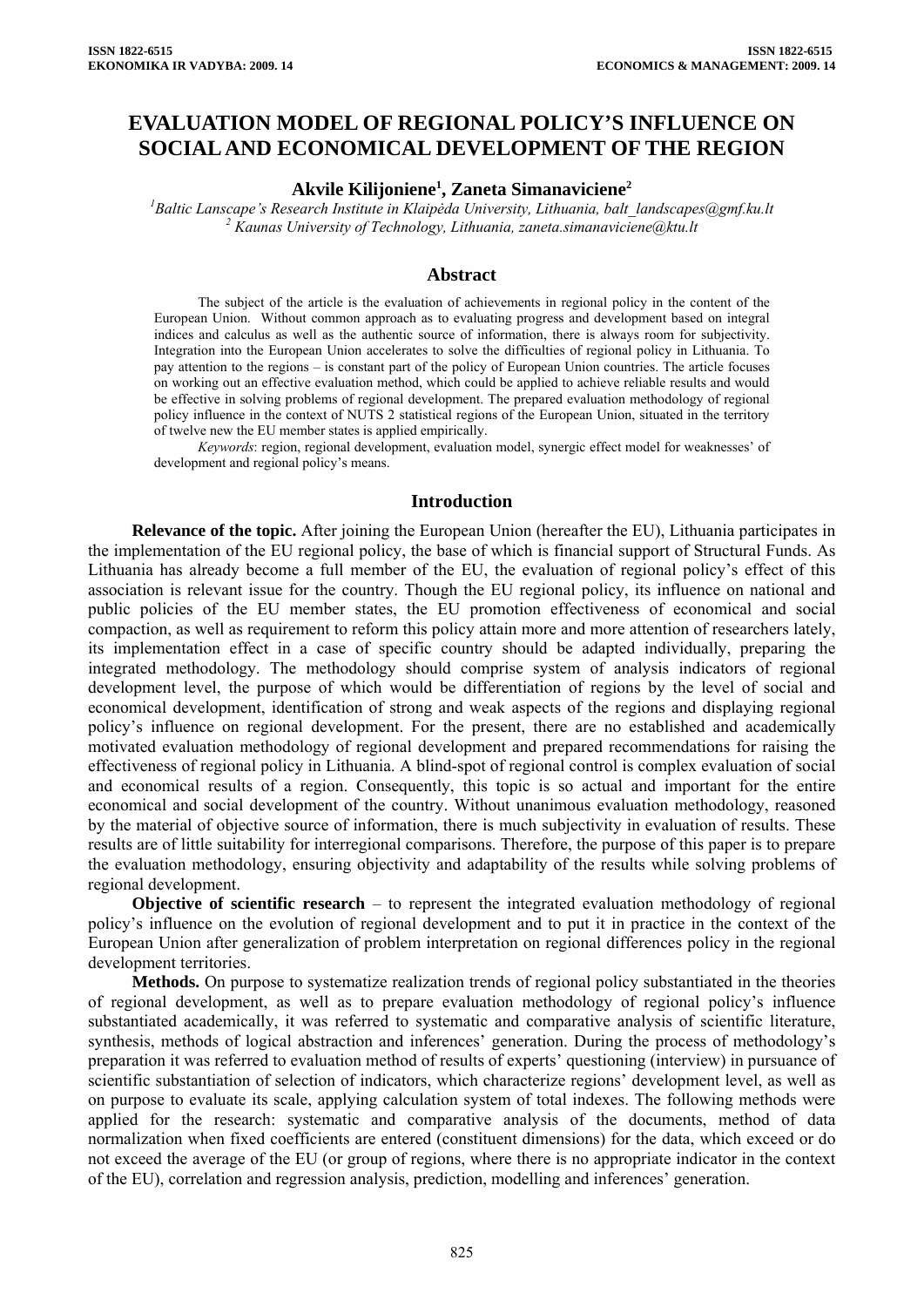**Scientific problem.** Evaluation methods of regional policy's influence, met in scientific literature, permanently are based on analysis of economical influence and are applied to analyze influence on both national and regional policy. The principal authors are Quesnay (1758), Leontief (1986), Weiss and Gooding (Weiss, Gooding, 1968) and Bradley at all (2007), etc. However, on purpose to evaluate consistent patterns of regional structure and economical development of the counties as well as peculiarities of regional policy's formation, it is essential that the model of regional development of regional policy's influence could be applied to the specific theory. Region's problematic, as social – economical system, balanced for regional development and its influence on country's economy, Lithuanian scientists started analyzing rather lately, only after the recovering of Independence. However, implementation of regional policy as a process and its evaluation is feebly investigated sphere. There are several scientific studies prepared, wherein influence of regional policy on different fields of activities is shaped: Public Administration of Lithuania – Brožaitis, Linartas, Nakrošis and Petkevičius (2002); for Lithuanian Municipalities in the fields of environmental defence – Semėnienė and Stanikūnienė (2003); and field of regional development – Dumčius and Šiupšinskas, (2003); economical and social development – Mačys and Stungurienė (2005); competitiveness of economics – Kriščiukaitienė (2008), Pukelienė and Maksvytienė (2008), government's support for farmers – Jasinskas and Simanavičienė (2008) and so forth .

Therefore, there is no accord formed in scientific literature concerning selection of indicators of social and economical development for interregional comparison and there was insufficient consideration on analysis of evaluation problematic of evolution of development level of quantitative and qualitative influence on regions and country.

## **Theories of regional development**

The first theorists' trials to motivate the growth of regions' economy, decrease of regional differences were the interpretation of upgrowth theories of neoclassical international trade and national economy. It was up for specific theories, starting with theorem of Heckscher-Ohlin-Samuelson (Heckscher, 1991; Ohlin, 1933; Samuelson, 1953; 1949; 1948), wherein convergence of prices of international actions is detailed, and applying static models of trade equilibrium. It also supplements theory of Ricardo (1817). To continue further, there are models of upgrowth theory of Harrod (1939) and Domar (1946), explicated by Solow (1956) and Swan (1956), wherein relational and absolute convergence is analyzed. Works of originators of regional science were mostly named as criticism and response to hypothesis of convergence and neoclassical economy, the main representatives of which were Weber (1929), Hoover (1937), Greenhut (1956), Isard (1956, 1960), Hotelling (1929), Devletoglou (1965), Eaton & Lipsey (1978) Christaller (1933), Losch (1954) and other.

Two major attitude trends of scientists and their works towards development of regional differences and necessity of regional policy are met in scientific literature: the theories of regional economy's convergence and divergence. Representatives of theories of regional economy's convergence Tiebout (1956a; 1956b) and North (1955; 1956), Borts &Stein (1964), Williamson (1965), who maintained that economical policy is meaningless, as free market can compensate differences of development itself. Representatives of regional convergence theories disprove the necessity of regional policy, therefore, in the models, prepared on the grounds of supply and demand, the ability of mechanism of free market to solve discontinuity problem of state's regions naturally (without intrusion of state's political means) is emphasized. Theories of regional economy's divergation, the main representatives of which Myrdal (1957), Kaldor (1970), Dixon & Thirlwall (1975), Perroux (1950), Hirschman (1958), Boudeville (1966), Friedmann (1966), affirming increase of regional differences, arguing that regional policy is necessary. The theories of regional divergence, stating the obvious necessity of regional policy, points out the promotion of the development of poor regions by improving production conditions and increasing the effectiveness of factors of production.

Other representatives of theories of regional development maintained problems' solving of increase of regional differences through the promotion of regional development. They analyzed economical development as a process of structural changes inside the region and out of its boundaries. The main promotion trends of regional development are emphasized in the works of representatives of other regional development theories (structural changes, models interaction between political institutions and regional development, and derivative neoclassical perspectives): development of investment into more efficient economical sectors, industry sector and new territorial methods of production, development of more effective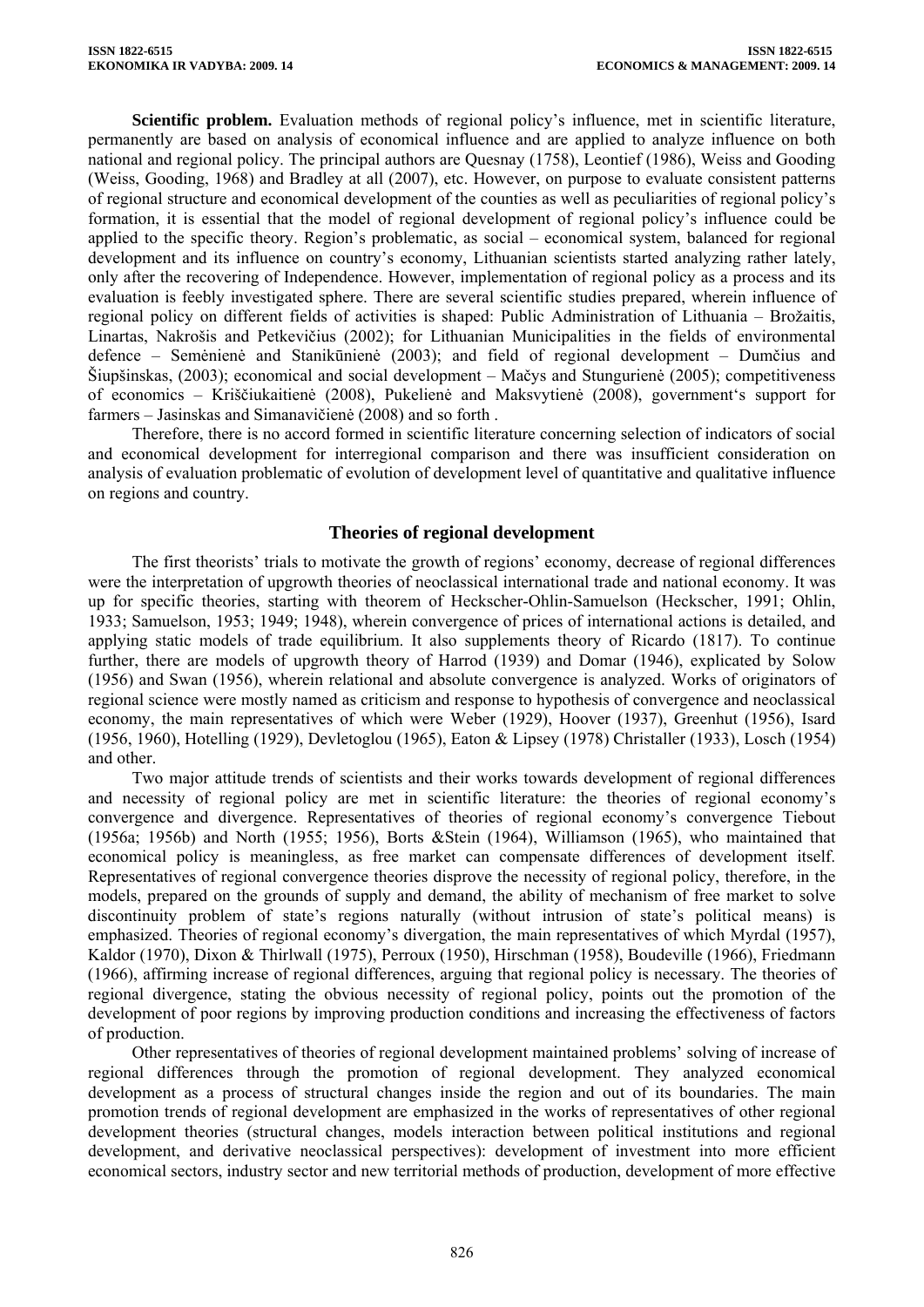exploiting of land in poorer regions and investment into internal factors (technology, innovations, geographical location and so forth).

# **Evaluation model of regional policy's influence on social and economical development**

The analysis of present situation in 50 NUTS 2 statistical regions of the European Union, situated in new member states, it was determined, that strong and obvious differences of development are typical for the EU, moreover, when new member states joined the EU, differences of national and regional level became even more sharper. In the structural viewpoint, differences of particular regions shows up, as people, living in different regions of Europe, has different income, living standards in particular states also differ, there are unequal possibilities to find well paid job, etc… It is relevant for weaker regions of the expanded EU to intend regional policy's means, the implementation of which is promoted by support of Structural Funds. Therefore, the evaluation of regional policy's effect is of a great importance for Lithuania. Since Lithuania patently stays behind comparing its level of development with the average of the EU, the EU regional policy usually is prescribed for Lithuania as one of the most obvious advantages of membership in the EU: however, as the implementation of the EU regional policy is considered to be the responsibility of member states, the gauge of this political aims implementation highly depends on preparation of Lithuanian public administration to use the financial support, given by the EU Structural Funds. On purpose to evaluate consistent patterns of regional structure and economical development of the counties as well as peculiarities of regional policy's formation, it is essential that the model of regional development of regional policy's influence could be applied to the specific theory.

After generalization of variety of indicators of development level in the scientific literature and experience of foreign countries, four main groups of indicators are distinguished in the work. They characterize social and economical situation of a region in the strictest precision – that are indicators defining the evolution of demography, social and economical development, accessibility of traffic system, social and tourism service, labour market, public infrastructure and service (see Kilijonienė & Simanavičienė, 2008). During the process of expert evaluation the set of indicators, measuring level of development was composed after evaluation of experts' accord; they calculated the value of Kendall's concordance coefficient W that was closest to figure of one). They are of a significant importance for interregional comparison.

Evaluation model and process scheme of regional policy influence is also represented in the methodology. They prescribe the sequence of evaluation process performance and usage possibilities of research data's analysis methods for the influence of implemented regional policy means in order the social and economical development could be evaluated. These 4 stages are represented in Evaluation model of regional policy's influence on social and economical development of the region (see Figure 1).

The first thing in the first stage the normalization of indicators of regional development level is accomplished. Indicators' normalization method, when fixed coefficients for the data which exceed or do not exceed average of the EU, is chosen for calculating index of social and economical development level evaluation of the EU regions. The cause of choosing this method is results of experts' questioning. So, positive, negative or neutral evaluation on indicators of social and economical regional development can be established. For the final evaluation total values of indexes of every group of indicators are compared where a region which is defined with higher index, in the context of comparative base is treated as the most developed region in social-economical sense. In order to achieve objective results, social and economical indicators of not less than five-year old should be evaluated, comparing average values of yearly total indexes. When the normalization of indicators is accomplished and social and economical regional development level is evaluated, regional classification according to factual average values of yearly indexes is performed. Since maximum possible index is  $(+29)$  and minimum index is  $(-29)$ , taking number of collected scores into consideration, regions are classified into leading, progressive, average, problemorientated and depressive regions. Considering possible maximum and minimum evaluations of each evaluated year, weaker and stronger parts of a region are identified. II-IV stages of evaluation process provide evaluation of indicators of social and economical regional development and influence of regional policy; the pace of regional development during the regional policy implementation period is examined using analysis of time lines, correlation and regression. In order to evaluate regional policy's influence effect on indicators' development, characterizing development weaknesses, analysis of regional policy's support handling, estimation of type and volume of linear indicators' interdependence and interpretation of the function of linear interdependence is performed. When all the evaluation steps of regional policy's influence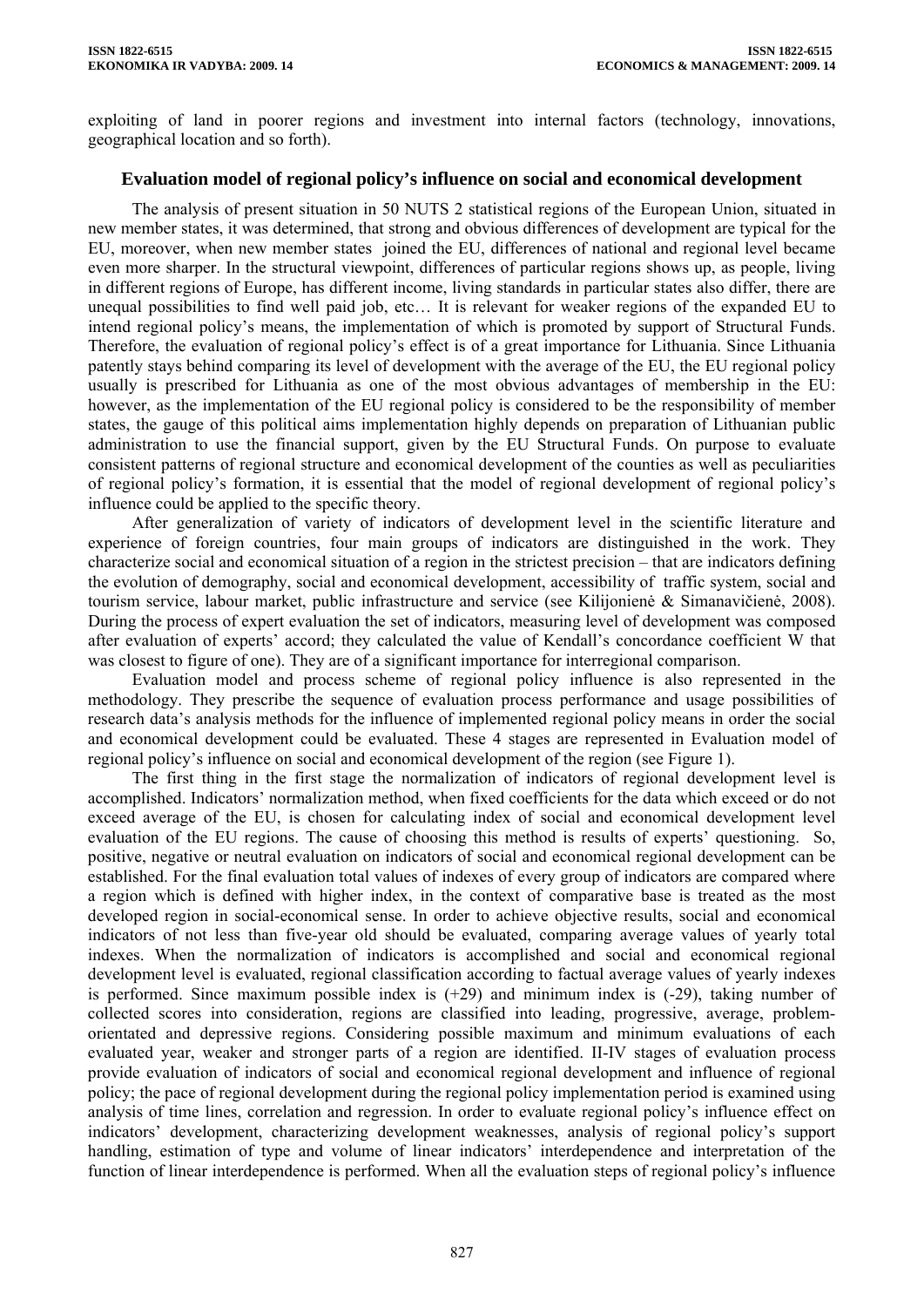

**Figure 1.** Evaluation model of regional policy's influence on social and economical development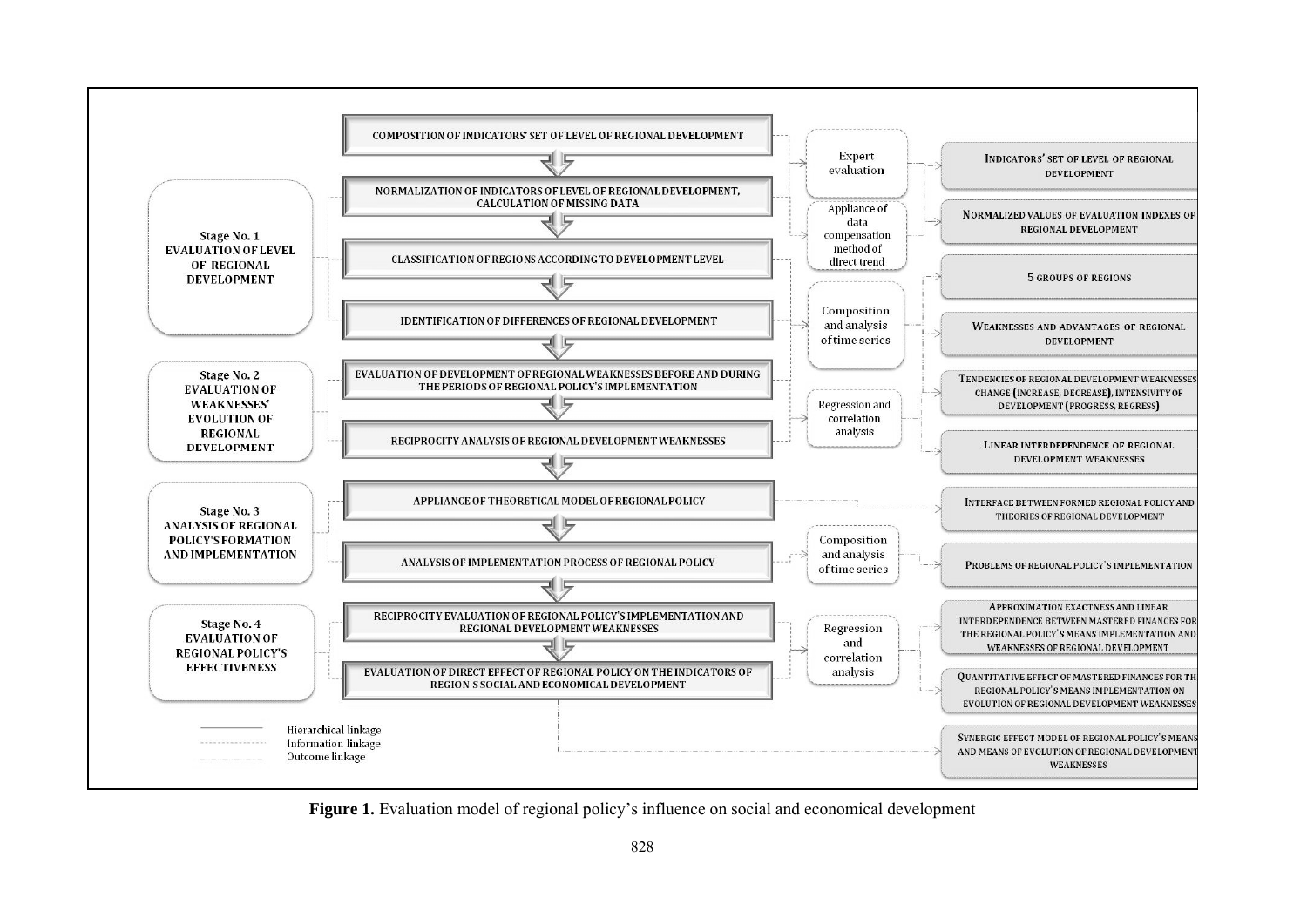are accomplished, it is essential to present generalized evolution of development weaknesses and evaluated regional policy's influence in a single "system of axes", i. e. to form a synergic effect model, which would interrelate tendencies of regional development with implementation of regional policy's means.

The prepared methodology of evaluation of regional policy's influence on evolution of development weaknesses can be applied for regional researches of various magnitudes, interregional comparisons of different level, it also objectively evaluates development level of the regions in national and international context; evaluation and generalization of strong and weak aspects of the regions, determining the regions, which require support most of all and the most problematical spheres of social and economical development of the region, which regional policy's means should be concentrated on primarily; to prove and evaluate regional policy's influence on economical development results of regions, that has already been implemented, using statistical methods of data's analysis as well as to predict the influence of regional policy's implementation.

## **Evaluation of influence of the European Union's regional policy on social and economical evolution of Lithuania**

The prepared evaluation methodology of regional policy influence in the context of NUTS 2 statistical regions of the European Union, situated in the territory of twelve new the EU member states, is applied empirically. After the situation evaluation in 50 NUTS 2 statistical regions of the European Union, it was evaluated, that: in the context of the European Union Lithuania is referred as a problem-orientated region and stays behind comparing factors, defining demography (yearly depopulation, negative natural fluctuation negative net migration), social (increasing number of suicide, conditional expenses' decrease for the development of scientific inquiry and technologies) and economical (gross domestic product, volume of investment for gross fixed capital formation, adverse structures of households' earnings, adverse sectoral structures of gross value-added creation) development and labour market (decreased employment, adverse employment structures under economical activity fields) public infrastructure and service development (underdevelopment of transport network and tourism infrastructure).

During the process of the EU regional policy's implementation, the development of Lithuania has intensified in the following social and economical fields: negative natural change of population, net migration, decrease of number of suicides; growth of volume of gross domestic product, investment for gross fixed capital formation, number of employed in service sector. Development problems remained due to regular depopulation and slow pace of traffic infrastructure's development. Evolution of mastering the EU regional policy's finances and weaknesses of Lithuanian development has the linear interdependence, except change of number of employed in industry sector, wherein estimation of linear interdependence between volumes failed.

It was estimated in the research that implementation of the EU regional policy had a positive effect on the best part of the evolution of development weaknesses in Lithuania, which were analysed. However, the ultimate positive effect of regional policy is made on employment, development of investment into gross fixed capital, scientific inquiry and technologies, volume growth of households' earnings and gross domestic product. Moreover, despite the fact that it should be orientated to encourage the development of service sector, created gross value-added out of regional policy support is increasing mostly in construction sector. Evaluating the results of the research generally, it can be stated that thus far regional policy of the EU is not as effective as it is supposed to be, because of the short-term effect. That is the reason why effect of regional development means, financed by regional policy support, should be evaluated constantly (yearly) on purpose to evaluate the development of economical activity's fields being influenced.

# **Conclusions**

1. The diversity of regions development theories enables development to be analyzed as a multiple process, which leads to the changes in social, institutional, political, administrative structures or even in a human behaviour. To sum up, it can be stated that theories of regional development emphasize the creation of opening (development of economical and physical infrastructure, support for human capital) for economical growth of a region. In these theories great attention is given to modernization of economical sectors (replacing of ordinary activities with modern and profitable ones). It is accounted, that the economy should develop systematically, to go through the sequential circuit of stages; the importance of service export for the economical development of a region is emphasized. The analysis of these theories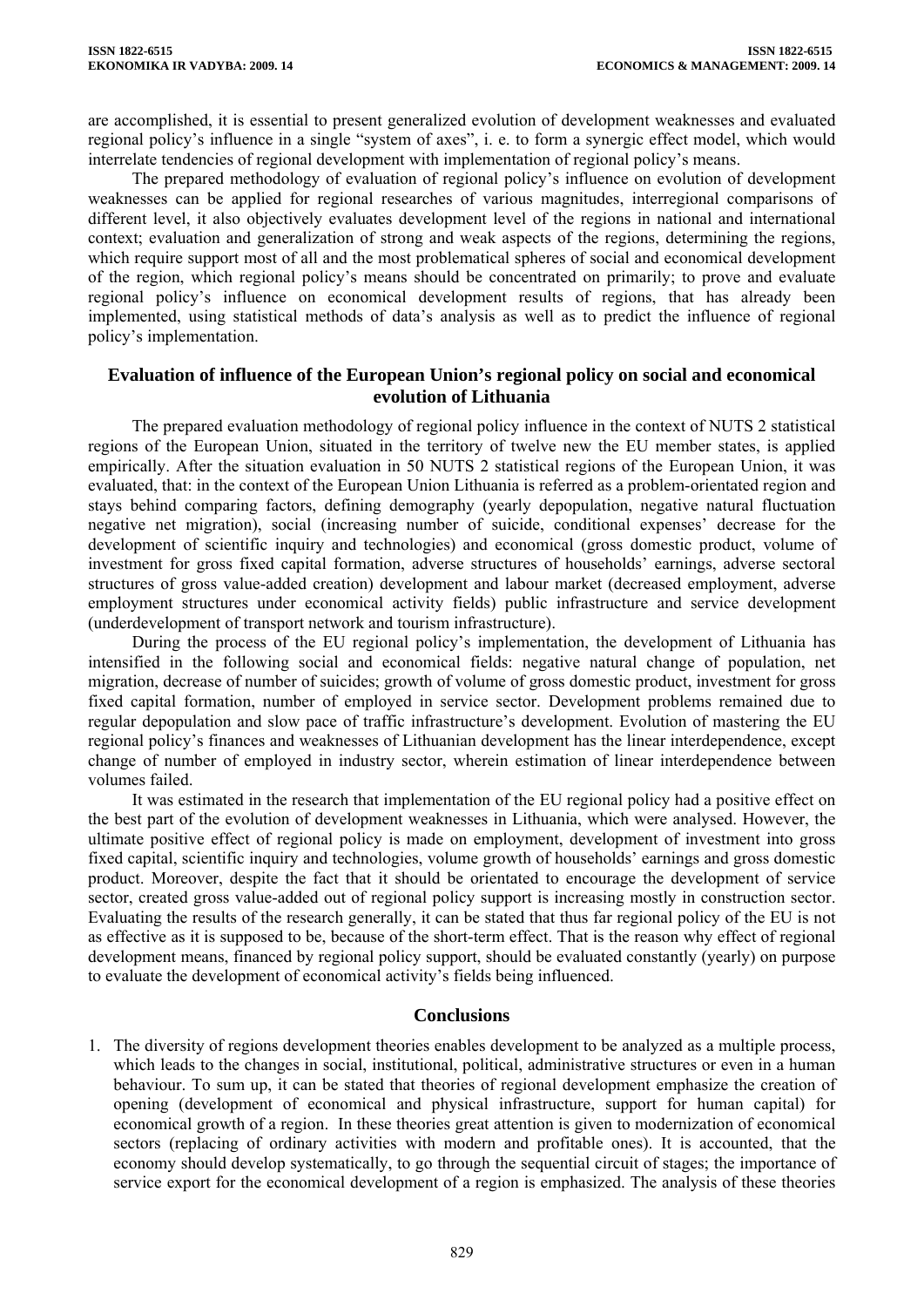has revealed different attitudes of scientists regarding possibilities of regional policy's realization. It has also determined dependence of strategy (promoting interregional effectiveness) and capital volume on the actual divergence resources and ability to direct profit and expense towards the growth. Therefore, regional development theories in the work are classified by the incentive trends of regional development, which are formulated considering the principled attitude, substantiated in theories of regional differences increase.

- 2. The evaluation methodology, presented in this work, integrates and complements works of scientists, who has worked on this topic, on purpose to evaluate consistent pattern of regions' structure and economical development of the states, as well as to evaluate the peculiarities of regional policy's formation in the European Union and Lithuania.
- 3. The prepared methodology is put into practice by performing the evaluation of regional policy's influence of the EU on evolution of development weaknesses' of Lithuania. The synergic effect model for weaknesses' evolution of Lithuania development in the context of the European Union and for the European Union's regional policy's means integrates the results of methodology's establishing and empirical research. It also distinguishes developing trends of priority regional policy in pursuance of hastening the evolution of development weaknesses.

#### **References**

- 1. Borts, G. & Stein, J. (1964). Economic growth in a free market. New York: Columbia University Press.
- 2. Boudeville, J. R. (1966). Problems of regional economic planning. Edinburgh: Edinburgh University.
- 3. Bradley, J.; Untiedt, G. & Mitze T. (2007). Analysis of the Impact of Cohesion Policy a note explaining the Hermin-based simulations [interaktyvus] Muenster and Dublin, [žiūrėta 2007 m. lapkričio 21 d.]. Prieiga per Interneta: <http://ec.europa.eu/ regional\_policy /sources/docgener/evaluation/rado\_en.htm>.
- 4. Brožaitis, H.; Linartas, R; Nakrošis, V. & Petkevičius, A. (2002). Europos Sąjungos regioninės politikos pasekmių įvertinimas Lietuvos viešajai administracijai. [interaktyvus]. Vilnius: Atviros Lietuvos fondas [žr. 2007 m. rugsėjo 2 d.]. Prieiga per internetą: <http://politika.osf.lt/eurointegracija/santraukos/Regionines PolitikosPasekmes.htm>.
- 5. Christaller, W. (1933). Die zentralen Orte in Süddeutschland, Jena: Gustaf Fisher. Translated by Carlisle W. BASKIN (1966), as Central Places in Southern Germany. Englewood Cliffs, New York: Prentice-Hall, p. 230.
- 6. Devletoglou, N. E. (1965). A dissenting view of duopoly and spatial competition. Economica 32(126), p. 140–160.
- 7. Dixon, R. J.; Thirlwall, A. P. (1975). A model of regional growth rate differences on Kaldorian lines. Oxford Economic Papers 27(2), p. 201–214.
- 8. Domar, E. (1946). Capital expansion, rate of growth, and employment. Econometrica 14(2), p. 137–147.
- 9. Dumčius, R. & Šiupšinskas, S. (2003). ES poveikis Lietuvos savivaldybėms regioninės plėtros srityje. Nacionalinė studija. [interaktyvus]. Leidinį išleido Lietuvos savivaldybių asociacija remiant Atviros visuomenės instituto Vietos savivaldos ir viešųjų paslaugų iniciatyvai [žiūrėta 2008 m. rugsėjo 2 d.]. Prieiga per internetą: <http://www.elibrary.lt/resursai/DB/Regionai/Tyrimai/1LSA\_nacionaline\_studija\_ES%20 poveikis\_Lietuvos%20savivaldybems\_2003.pdf>.
- 10. Eaton, B. C. & Lipsey R. G. (1978). Freedom of entry and the existence of pure profit. Economic Journal 88(351), p. 455–469.
- 11. Friedmann, J. (1966). Regional development policy: A case study of Venezuela. Cambridge, MA: MIT Press.
- 12. Greenhut, M. L. (1956). Plant location in theory and in practice. Chapel Hill: University of North Carolina Press.
- 13. Harrod, R. F. (1939). An essay in dynamic theory. Economic Journal 49(193), p. 14–33.
- 14. Heckscher, E. F. (1991). The effect of foreign trade on the distribution of income. In Bertil Ohlin and Eli Heckscher Heckscher – Ohlin Trade Theory, Harry Flam and M. June Flanders, eds., Cambridge, MA: MIT Press, 1991, pp. 39-69.
- 15. Hirschman, A. O. (1958). The strategy for economic development. New Haven, CT: Yale University Press.
- 16. Hoover, E. M. (1937). Location theory and the shoe and leather industry. Cambridge, MA: Harvard University Press.
- 17. Hotelling, H. (1929). Stability in competition. Economic Journal 39(153) p. 41-57.
- 18. Isard, W. (1956). Location and space-economy. Cambridge, MA: MIT Press.
- 19. Isard, W. (1960). Methods of regional analysis: An introduction to regional science. Cambridge, MA: MIT Press.
- 20. Jasinskas, E. and Z. Simanaviciene (2008). 'Government's support for farmers' knowledge dissemination and its improvement', Inzinerine Ekonomika-Engineering Economics(3), pp. 67-72.